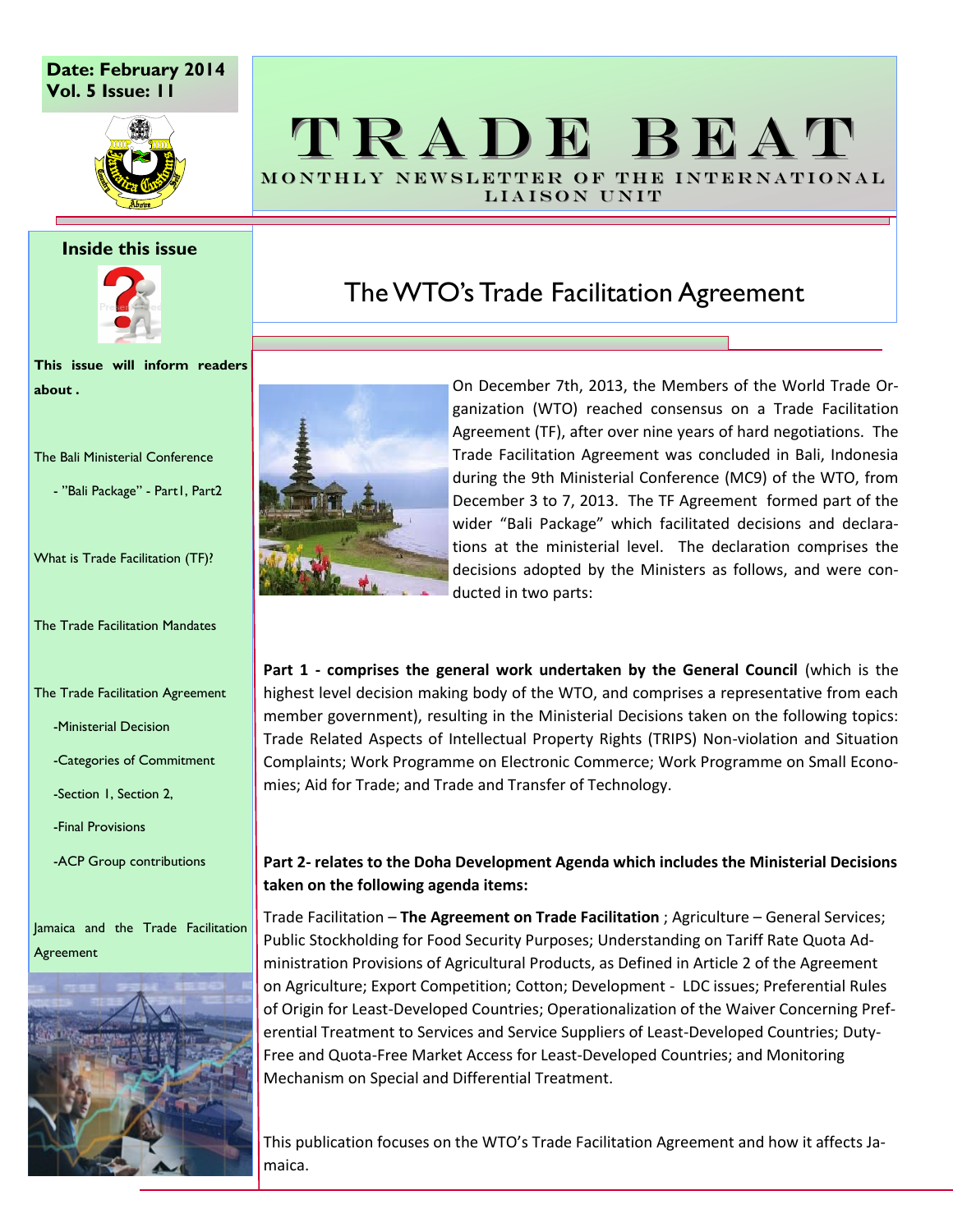#### **What is Trade Facilitation**

Trade facilitation in simple terms, speaks to any implemented measure that reduces the costs and delays in the movement of goods across borders, that affects traders, and that contributes to the positive stimulation of the international trading process. These measures provide simplicity, predictability and uniformity in customs and other border procedures that in turn, provide a more level playing field for both large and small enterprises worldwide. These measures, it is felt, will ensure an efficient international trading system and contribute to the overall increase in global trade.

#### **The Trade Facilitation Mandates**

The trade facilitation negotiations were meant to ''clarify and improve upon the mandates set out in the **General Agreement on Tariffs and Trade (GATT) 1994 Articles**, with a view to further expedite the movement, release and clearance of goods including goods in transit''. The mandates are contained in *Article V-Freedom of transit, Article VIII-Fees and Formalities Connected with Importation and Exportation and Article X- Publication and Administration of Trade regulations.* 



Further, mandates for negotiating a trade facilitation agreement are outlined in **Annex E of the Hong Kong Ministerial Declaration and Annex D of the "July package".** Annex E was a report done on Trade Facilitation, by the Negotiating Group on Trade Facilitation to the Trade Negotiations Committee (TNC) of the WTO. The text of the WTO General Council's decision on the Doha Agenda work programme, that was agreed on August 1, 2004, signaled the birth of the negotiations on trade facilitation, and is commonly referred to as the ''July Package''. Annex D of the ''July Package'' speaks to the modalities (specific measures) for negotiations on trade facilitation and specifically indicates that the results of the negotiations shall take fully into account, the principle of Special and Differential Treatment for developing and least-developed countries (LDC). Annex D also stipulates that support and assistance should be provided, to help developing and LDC Members implement the commitments resulting from the negotiations. Annex D also provides that if support for infrastructure development is not provided for, and where a developing or LDC continues to lack the necessary capacity, then implementation of those commitments will not be required.

### **The Agreement on Trade Facilitation (TF Agreement)**

**The Bali Ministerial Decision —** on Trade Facilitation concluded the nine (9) year long negotiations, and resulted in the WTO Agreement on Trade Facilitation. The Ministerial decision is attached to the Agreement itself and is ''subject to legal review for rectifications of a purely formal character that do not affect the substance of the Agreement.'' The Decision also establishes a Preparatory Committee under the auspices of the General Council, and is mandated to secure the efficient operation, and the expeditious entry into force of the TF Agreement. The Committee is also responsible for conducting the legal review, receiving notifications of Category A Commitments (provisions that Members have implemented or commit to implement upon entry into force of the Agreement) and drafting the Protocol to amend the Agreement into Annex 1A of the Agreement Establishing the WTO. Annex 1A speaks to the Multilateral Agreement on Trade in Goods (which contains the GATT 1994 mandates) negotiated during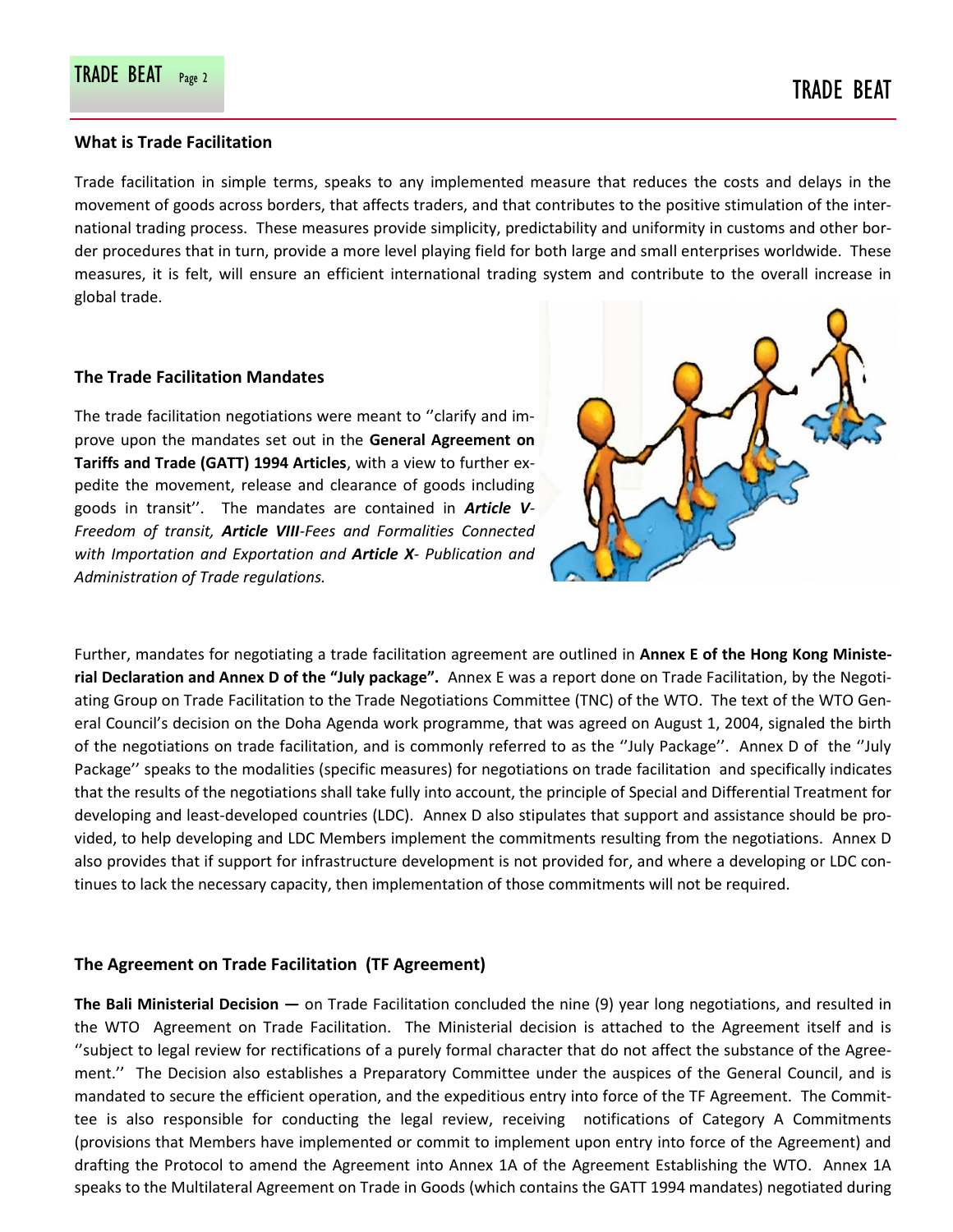# TRADE BEAT Page 3 TRADE BEAT

the Uruguay Round of Agreements that established the WTO. The TF Agreement marks the second amendment to the WTO Agreements ever done since the establishment of the Organization in 1995; the first was the 2005 Protocol Amending the TRIPS Agreement. The General Council has committed to meet no later than July 2014 to annex to the TF Agreement, notifications of Category A Commitments, to adopt the Protocol drawn up by the Preparatory Committee, and to open the Protocol for Acceptance until July 31, 2015. The Protocol is scheduled to enter into force, in accordance with Article X:3 of the WTO Agreement, which speaks to the treatment of amendments to the Agreement Establishing the WTO.



**The Agreement on Trade Facilitation —** comprises the Preamble, Section I, Section II and the Final Provisions, as well as the Format for Notification Under Article 10.1 (Annex1) which relates to the commitments of the technical and financial assistance and capacity building resources by Donor Members .

**The Preamble** — speaks to the purpose of the Agreement and states the authority that guides the provisions of the Agreement, as elaborated in the TF mandates. It also recognizes the particular needs of developing and especially least developed country Members and wishes to enhance assistance and support for capacity building in the area of trade facilitation. The need for effective cooperation among Members in the area of trade facilitation and customs compliance is also recognized.

**Section I** — contains 13 Articles, wherein Articles 1-12 form the substantive disciplines. These are the core provisions of the Agreement and defines the obligation of each Member as it relates to each provision. Article 13 contains the Institutional Arrangements of the Agreement, that establishes a Committee on Trade Facilitation that will cooperate with other international organizations within the field of trade facilitation. A National Committee on trade facilitation should also be established by each Member, or an existing mechanism should be designated to facilitate both domestic coordination and implementation of the provisions of the TF Agreement.

**Section II —** refers to Special and Differential Treatment Provisions for Developing Country Members and LDC Members, and speaks to the Categories of Provisions for implementation and their respective treatment. The WTO Agreements contain special provisions which give developing countries ''special rights''. These special rights are called "special and differential treatment" provisions, and allow developed countries the possibility to treat developing countries more favourably than other WTO Members. These special provisions include, for example, longer time periods for implementing Agreements, and commitments or measures to increase trading opportunities for developing countries. The special provisions also provide for support to help developing countries build the capacity to carry out the work of the WTO, handle disputes, and implement technical standards.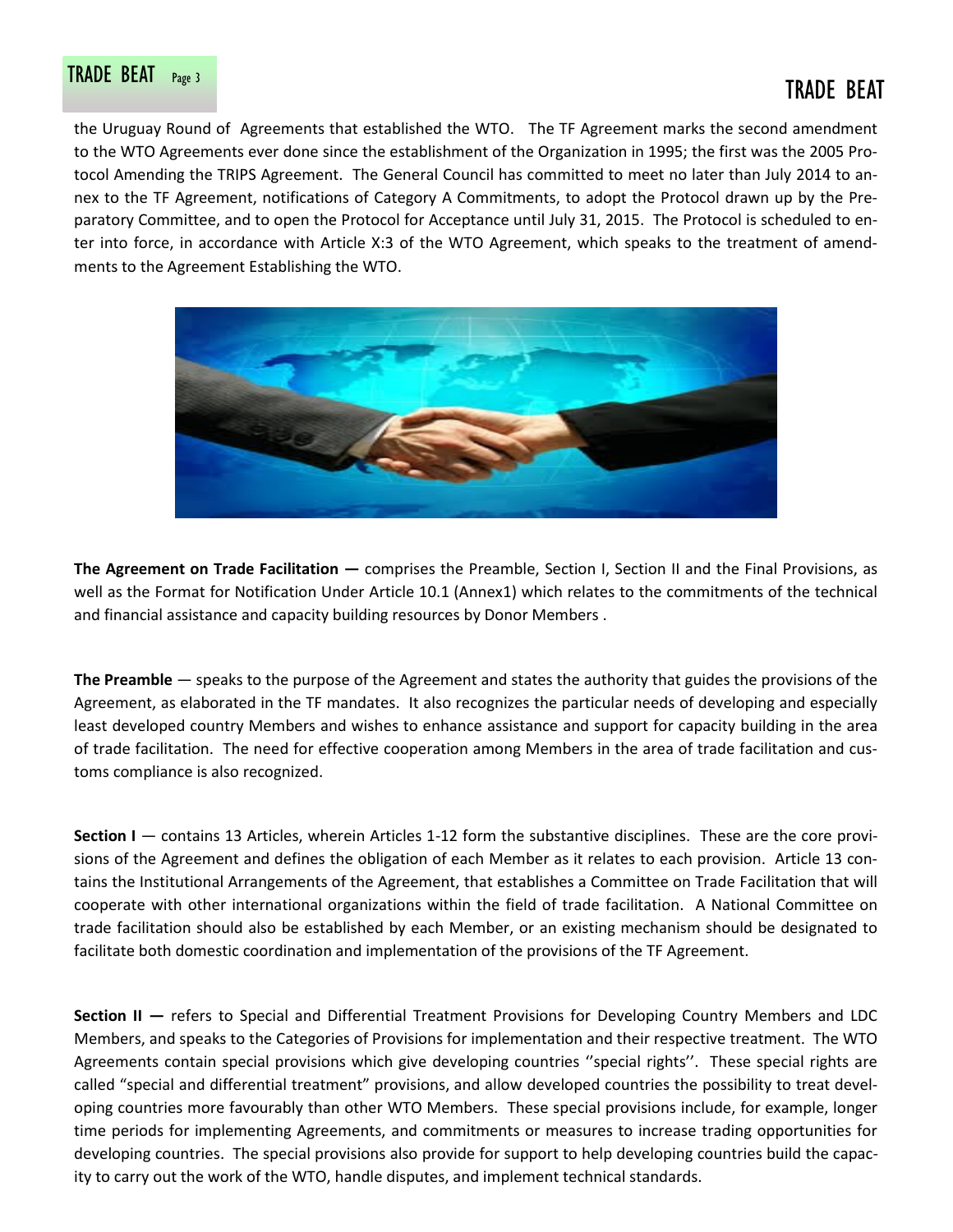# TRADE BEAT Page 4 TRADE BEAT PAGE 4 TRADE BEAT

### **Section 1 of the Agreement on Trade Facilitation:**

- Article 1: Publication and Availability of Information
- Article 2: Opportunity to Comment, Information before Entry into Force and Consultation  $\bullet$
- Article 3: Advance Rulings  $\bullet$
- $\bullet$ Article 4: Appeal or Review Procedure
- Article 5: Other Measures to Enhance Impartiality, Non-Discrimination and Transparency  $\bullet$
- Article 6: Discipline on Fees and Charges Imposed or in Connection with Importation and Exportation  $\bullet$
- $\bullet$ Article 7: Release and Clearance of Goods
- $\bullet$ Article 8: Border Agency Cooperation
- Article 9: Movement of Goods Under Customs Control Intended for Import  $\bullet$
- $\bullet$ Article 10: Formalities Connected with Importation and Exportation and Transit
- Article 11: Freedom of Transit  $\bullet$
- Article 12: Customs Cooperation
- Article 13: Institutional Arrangements



The language in Section 1 of the TF Agreement has implications for WTO Members, in terms of the nature of the obligations set out in the provisions. The language used is a combination of: **Binding — characterized as "shall" without any qualification;** 

**Qualified Binding — for e.g. "shall, consistent with domestic laws and regulations";**

#### **Binding Best Endeavour — for e.g. "shall to the extent practicable/possible/as appropriate''; and**

#### **Permissive — characterized as a " may".**

This language is applied across all the provisions in Section 1, and has to be assessed in terms of the nature of the language in order to determine if external assistance would be needed for the specific provision, and how the implementation would be done in accordance with Section II of the Agreement.

For e.g. In the provision for WTO Members to establish an **Enquiry Point** as set out in **Section I, Article 1.3** — a combination of binding, binding best endeavour, permissive and non-binding obligation language, is used throughout the provision. Examination of the language is critical to assess exactly what the country can and cannot commit to.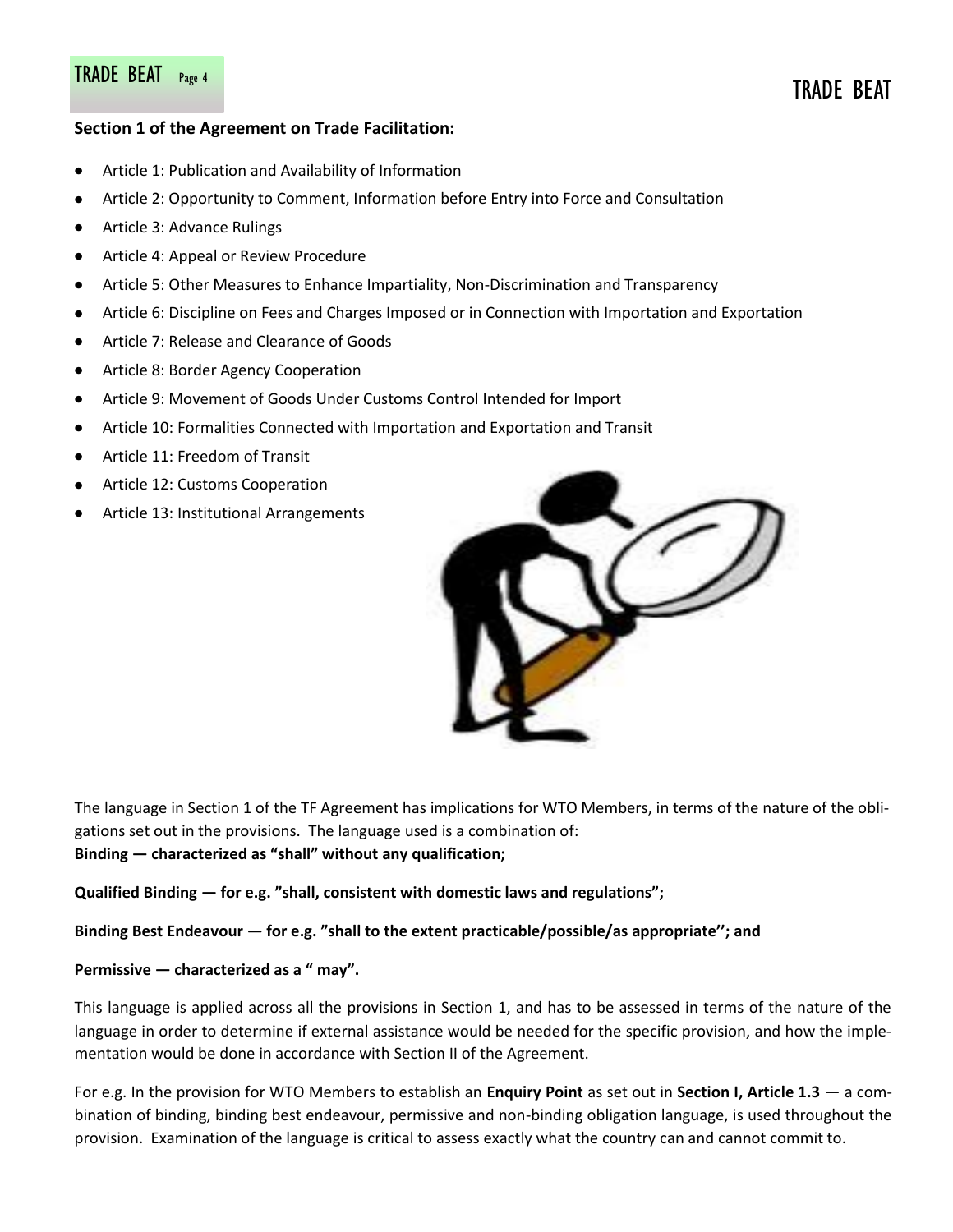### **Section 2 of the Agreement on Trade Facilitation:** *Special and Differential Treatment Provisions for Developing Country Members and Least Developed Country Members*

- 1. General Principles
- 2. Categories of Provisions
- 3. Notification and Implementation of Category A
- 4. Notification of definitive Dates for Implementation of Category B and Category C
- 5. Early Warning Mechanism: Extension of Implementation dates for Provisions in categories B & C
- 6. Implementation of Category B & C
- 7. Shifting Between Categories B & C
- 8. Grace Period for the Application of the Understanding on Rules and Procedures Governing Settlement of Disputes
- 9. Provision of Assistance for Capacity Building
- 10. Information on Assistance to be Submitted to the Committee



### **Categories of Special and Differential Provisions for Implementation of the TF Agreement**

- **Category A commitments** are defined as those provisions not requiring a transition period and will be imple- $\bullet$ mented upon entry into force of the Agreement.—Developing and LDC Members will employ **self-designation**  to determine what category of provisions will be placed in the Category A commitments.
- **Category B commitments** are defined as those provisions designated for implementation after a transition period.—The principle of **self-select** will be used for the implementation dates for each of the Section I provisions binding on them.
- **Category C commitments** are defined as those provisions that will be implemented upon acquisition of capacity through assistance and a transition period. — **Implementation is not required if capacity is lacking.** This category provides for a **pre-notification process,** to guarantee the binding commitment from donors, that was lacking in earlier draft texts of the TF Agreement. This process would build in additional time for developing and LDC Members, while ensuring that the commitment for assistance would be obtained before notifying their definitive implementation dates; this process was at first resisted by developed country Members.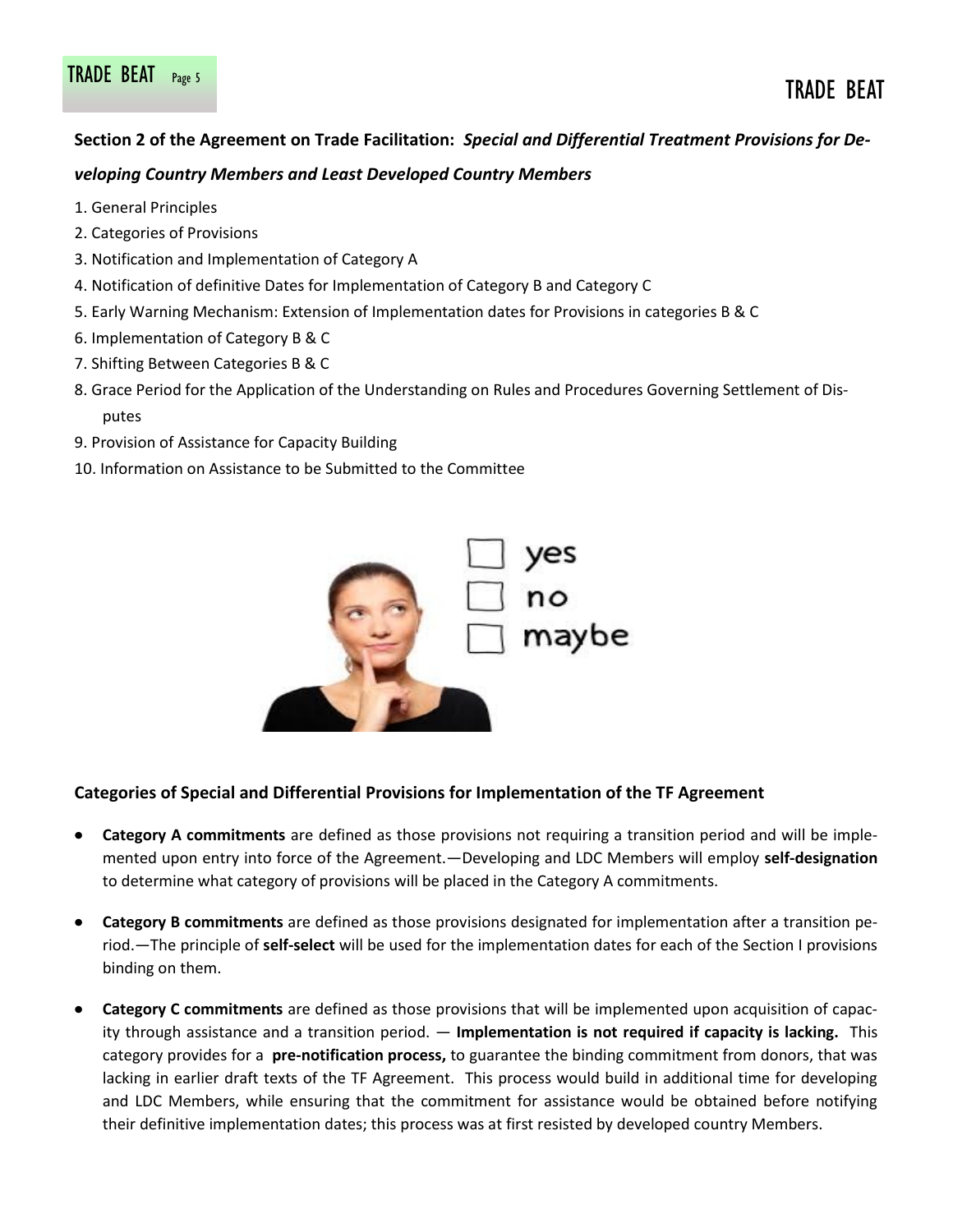#### **Final Provisions of the Agreement on Trade Facilitation**

The final provisions defines the term ''Member'' as the competent authority of that Member, and states that all provisions of the Agreement are binding on all Members. The TF Agreement should be implemented by Members after its entry into force, and developing and LDC Members should implement the Agreement in accordance with the provisions in Section II, should they choose to use it. After its entry into force, Members should implement their Category B and C Commitments, counting the relevant periods from the date the Agreement enters into force. Regional approaches to assist in the implementation of obligations, may be adopted by Members belonging to customs unions or regional economic arrangements, through such regional bodies. Reservations to the provisions of the agreement may not be entered by Members, without the consent of the other Members. The categories of commitments by developing and LDC Members should constitute an integral part of the TF Agreement, which should work in tandem with the general principles and commitments of the Agreement Establishing the WTO.

#### **Significant Contribution by the ACP Group**



The African, Caribbean and Pacific (ACP) Group of States, was instrumental in building consensus regarding Category C negotiations, through their proposal tabled in mid-2013. The process upon which consensus was built across developing countries, and refined in the Group of 90 (G90), was designed by the ACP Group, and was effective in breaking the almost decade long deadlock in negotiations on Section

II of the TF Agreement. The ACP Group, the African Group and the LDC Group all form a part of the G90 alliance, which is a negotiating body that represents the common interests of the countries involved. The group managed to also secure definitions for the three categories of implementation afforded to developing and LDC Members in the Agreement, as well as the concept of financial assistance as part of what may be provided. This is a milestone achievement for developing nations, as the inclusion of definitions, as it relates to the categories of commitments within the Agreement, was strongly opposed by developed countries, who have committed not to use Section II of the Agreement.

#### **Jamaica and the Trade Facilitation Agreement**

Jamaica was represented at the WTO MC9, with a delegation headed by the Hon. Arnaldo Brown, M.P., Minister of State in the Ministry of Foreign Affairs & Foreign Trade, who also served as Ministerial Coordinator of the ACP States. Jamaica has always been aligned with the TF negotiations and has progressively been modernizing its customs operations and building convergence with all agencies involved in the trade process. The TF negotiations has also guided the policy direction for Jamaica as it sought to be compliant with international best practices in TF, addressing critical elements in border management to effect its position of being the Logistics Hub for the Caribbean, and potentially the fourth node in the global logistics chain, complementing Dubai, Singapore and Rotterdam.